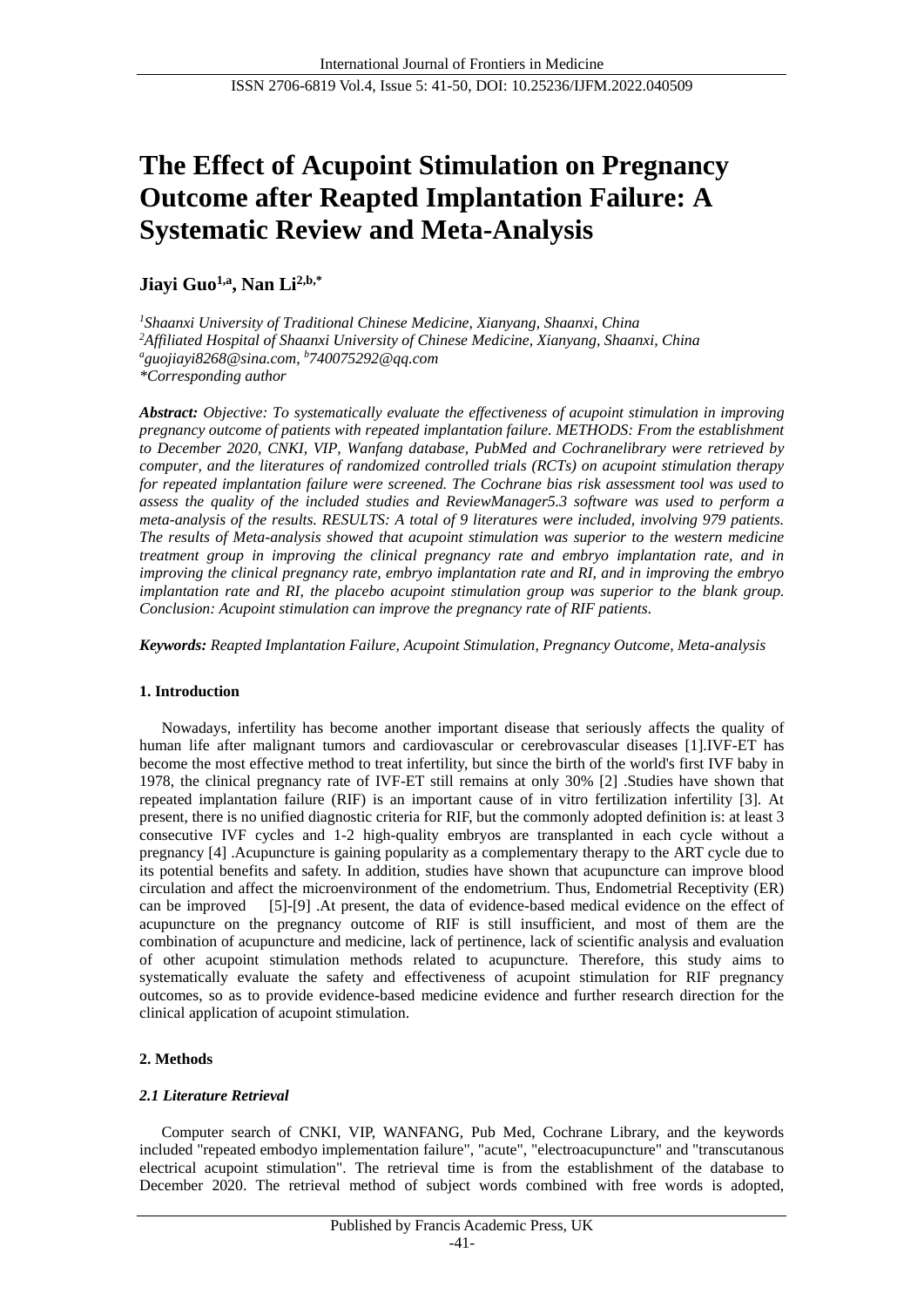supplemented by references included in the literature.

# *2.2 Inclusion and Exclusion Criteria*

# *2.2.1 Inclusion Criteria*

Subjects were infertile after 3 or more previous embryo transfer (ET).Intervention: The experimental group received acupoint stimulation, including acupuncture, TEAS, acusector, etc. The control group was treated with western medicine and acupoint stimulation. There is no limitation on the amount of stimulation, the time of use and the course of treatment. Outcome indicators: The primary outcome indicators were clinical pregnancy rate, while the secondary outcome indicators were embryo implantation rate, biochemical pregnancy rate, endometrial thickness, endometrial volume, and uterine artery blood flow resistance index (RI).Type of study: Clinical randomized controlled trial (RCT).

## *2.2.2 Exclusion Criteria*

(1)Conference papers, animal experiments, reviews and other literature; (2) Unable to obtain the full text of the literature; (3) The study without clear diagnostic criteria and therapeutic evaluation criteria; (4) Repeated publications.

## *2.3 Screening and Extraction of Literature Data*

Two researchers independently read the titles and abstracts of the preliminary literatures to screen out the literatures that might meet the inclusion criteria, and then read the full text and conduct secondary screening according to the inclusion criteria to determine the included literatures. If there is an objection in this process, it will be solved through discussion and analysis. If it persists, it will be ruled by a third party. The last two researchers extracted the data according to the preset literature data extraction table. The extraction contents included the article name, author, year, sample size, infertility years, intervention measures, control methods, random methods, outcome indicators, etc., and then use the Excel software to sort these data.

# *2.4 Quality Assessment*

The quality of the included RCTs was assessed by the Cochrane bias risk assessment tool. Two reviewers asses the following items as "high," "low," and "unclear,": ①generation of random sequences; ②distribution hiding; ③blinded the researchers and the subjects; ④outcome indicators were evaluated by blind method; ⑤ incomplete report outcome; ⑥ selective outcome report; ⑦ Other biases.

## *2.5 Statistical Methods*

The software RevMan5.3 was used for systematic evaluation. The dichotomous outcomes were analyzed by relative risk (RR) index, the continuous variables were analyzed by mean difference (MD), and the 95% confidence interval  $(95\% \text{ CI})$  was calculated. The significance was set at P<0.05, and heterogeneity was assessed using I? The Cochrane Handbook suggested that "0-40% may not be important; 30-60% may represent moderate heterogeneity; 50-90% may represent significant heterogeneity; "75 to 100% may represent considerable heterogeneity" to explain the value of I².

# **3 Results**

# *3.1 Literature Retrieval*

A total of 878 literatures were retrieved from 5 databases by using search terms, including PubMed  $(n=11)$ , the Cochrane Library n=15, CNKI n=278, Wanfang n=549, VIP n=25 and 3 literatures from other methods. After carefully reading the titles, abstracts and full texts, 9 literatures were included. The literature screening process is shown in Figure 1.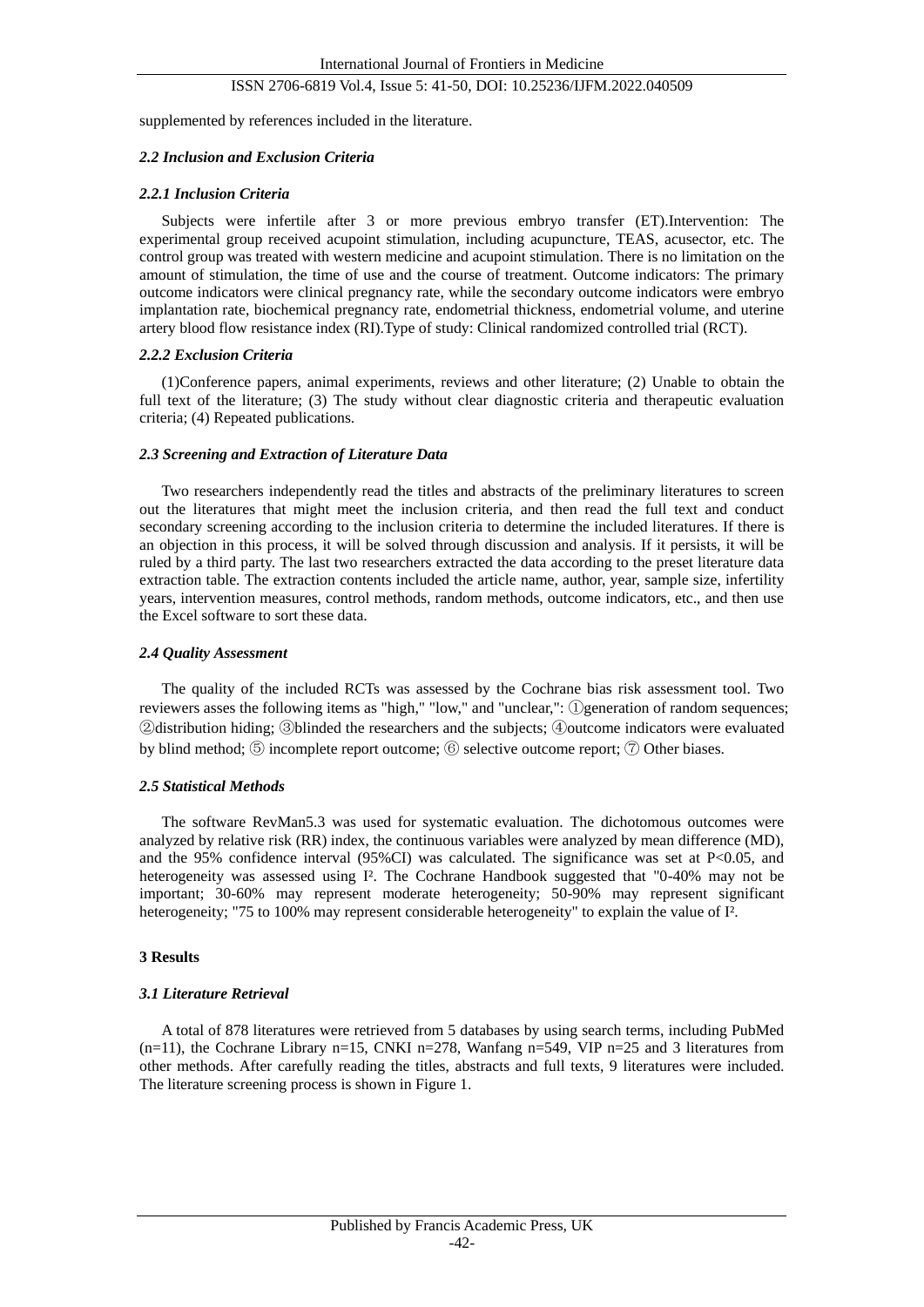

*Figure 1: Flow chart of the systematic literature search*

# *3.2 Main Features of the Included Studies*

## *3.2.1 Basic Characteristics*

A total of 9 RCTs studies were included, with a sample size of 979 cases, aged between 24 and 44 years, the course of disease was between 1 and 9 years, and the course of treatment was 1-3 menstrual cycles. The characteristics of the included studies are shown in Figure 2.

| Included<br>literatures        | Stochastic<br>Method        | Treatment group |                  |                           |                                                                                                                              |                |                                   | Control group                      |                                                                                                               |                                                                                                |               |
|--------------------------------|-----------------------------|-----------------|------------------|---------------------------|------------------------------------------------------------------------------------------------------------------------------|----------------|-----------------------------------|------------------------------------|---------------------------------------------------------------------------------------------------------------|------------------------------------------------------------------------------------------------|---------------|
|                                |                             | Sample<br>size  | Age              | Infertile durat<br>$-ion$ | Interventions                                                                                                                | Sampl<br>esize | Age                               | Infertile<br>duration              | Interventions                                                                                                 | Course of treatment                                                                            | Outcome       |
| XujinLong2018 <sup>18</sup>    | $^\mathrm{\textregistered}$ | 36              | $34.56 + 4.83$   | $4.92 \pm 1.92$           | acupuncture+Gn RH-a/r-FSH/<br>HMG/HCG long program in IVF-<br>ET hyperstimulation                                            | 36             | $38.81 + 4.31$                    | $4.53 \pm 1.93$                    | Gn RH-a/r-FSH/HMG/HCG<br>long program in IVF-ET<br>hyperstimulation                                           | 3 menstrual eveles                                                                             | a, b, d, e    |
| LiangYing2020 <sup>11</sup>    | (3)                         | 43              | $31.86{\pm}4.53$ |                           | $TEAS + estradiol valuerate +$<br>micronized progesterone+<br>dydrogesterone                                                 | 40             | $31.98 \pm 5.58$                  |                                    | estradiol valerate + micronized<br>progesterone+dydrogesterone                                                | 2 days before and on the<br>day of transplantation                                             | a, b, e       |
| XuMei2014[12]                  | (2)                         | 82              | $32.5 \pm 4.6$   | $5.1 \pm 3.7$             | $TEAS + estradiol valuerate +$<br>Progesterone injection                                                                     | 94             | $31.9 \pm 4.3$                    | $4.8{\pm}3.6$                      | estradiol valerate + progesterone<br>injection                                                                | From the 10th day of<br>menstruation to 24h before a, b, c, e<br>transplantation               |               |
| Zhenhong Shuai<br>$2014^{(1)}$ | $\circled{3}$               | 34              | $29.47 \pm 3.24$ | $4.56 \pm 3.25$           | TEAS+natural eveles induced by<br>HCG heg                                                                                    | 34             | $29.65 \pm 2.60$                  | $3.88 \pm 2.29$                    | MTEAS+natural eveles<br>induced by HCG heg                                                                    | 3menstrual cycles                                                                              | a, c, d, e, g |
| Zhenhong Shuai<br>$2019^{14}$  | (3)                         | 61              | $31.23 \pm 3.78$ |                           | $5.09 \pm 2.78$ TEAS+IVF                                                                                                     | 61             | $31.58 \pm 3.07$                  | $5.71 \pm 3.59$                    | MTEAS+IVF                                                                                                     | From the fifth day of<br>ovarian stimulation evele<br>to the seventh day of<br>transplantation | a, c, d, e    |
| DengChao2020 <sup>15</sup>     | $\circled{2}$               | 49              | $35.52 + 6.74$   |                           | $electroacupuncture + estradiol$<br>valerate + progesterone injection+<br>dydrogesterone                                     | 51             | $31.68 \pm 7.25$                  |                                    | estradiol valerate + progesterone<br>injection+dydrogesterone                                                 | I menstrual cycle, after<br>menstmation clean to<br>transplant day                             | a.e.          |
| MajuanJuan20<br>$19^{[16]}$    | $\Omega$                    | 35              | $30.04 \pm 2.98$ | $4.4 \pm 1.8$             | acupuncture+estradiol valerate+<br>progesterone injection+<br>dydrogesterone                                                 | 35             | $30.55 \pm 3.71$                  | $4.9 \pm 1.5$                      | estradiol valerate + progesterone<br>injection+dydrogesterone                                                 | From the second day of<br>menstruation to the day of a,c,e,f,h<br>transplantation              |               |
| CaiLiang2020 <sup>171</sup>    | $\mathcal{D}$               | 108             | $31.05 \pm 5.33$ | $4.44 \pm 0.58$           | acupuncture+estradiol valerate+<br>$nonexone + CC + HCG +$<br>$dydrogesterone + progesterone$<br>injection+estradiol tablets | 108            | $30.46 \pm 5.18$                  | $4.36 \pm 0.55$                    | estradiol valerate+noroxone+<br>$CC + HCG + dydrogesterone +$<br>progesterone injection+<br>estradiol tablets | From the third day of<br>menstruation to 0.5h after a.c.f.<br>transplantation                  |               |
| ZhaoMeng2019[18]               | $\mathbb{O}$                | 38              | $32.57 \pm 4.25$ | $6.11 \pm 1.62$           | electroacupuncture combined with<br>infrared radiation                                                                       | 34             | $33.71 \pm 4.22$<br>$/32.10+4.54$ | $6.40 \pm 1.31$<br>$5.30 \pm 1.75$ | placebo acupuncture group/<br>blank control group                                                             | After menstruation to the $a, b, c, e, g$ ,<br>day before transplantation h                    |               |

h.RI IEAS:transcutaneous electrical acupoint stimulation<br>①Random number table②Random words only③Compu

*Figure 2: Characteristics of included studies*

## *3.2.2 Acupoints Usage*

There are 37 body acupoints and 7 auricular points, and the statistical results of frequency are as follows.A total of 6 body acupoints were used more than 4 times. The name and frequency are: Zigong (EX-CA1,10) Sanyinjiao (SP6,8) Guanyuan (RN4,7) Zusanli (ST36,5) Guilai (ST29,4) Taixi (KI3,4) Diji (SP8,4). A total of 3 acupuncture points (Shenshu(DU12), Zhongji(RN3) and Taichong(LR3) are used 3 times. There are 5 acupoints that are used twice (Luanchao Shenshu, Ciliao, Xuehai, Qihai,). A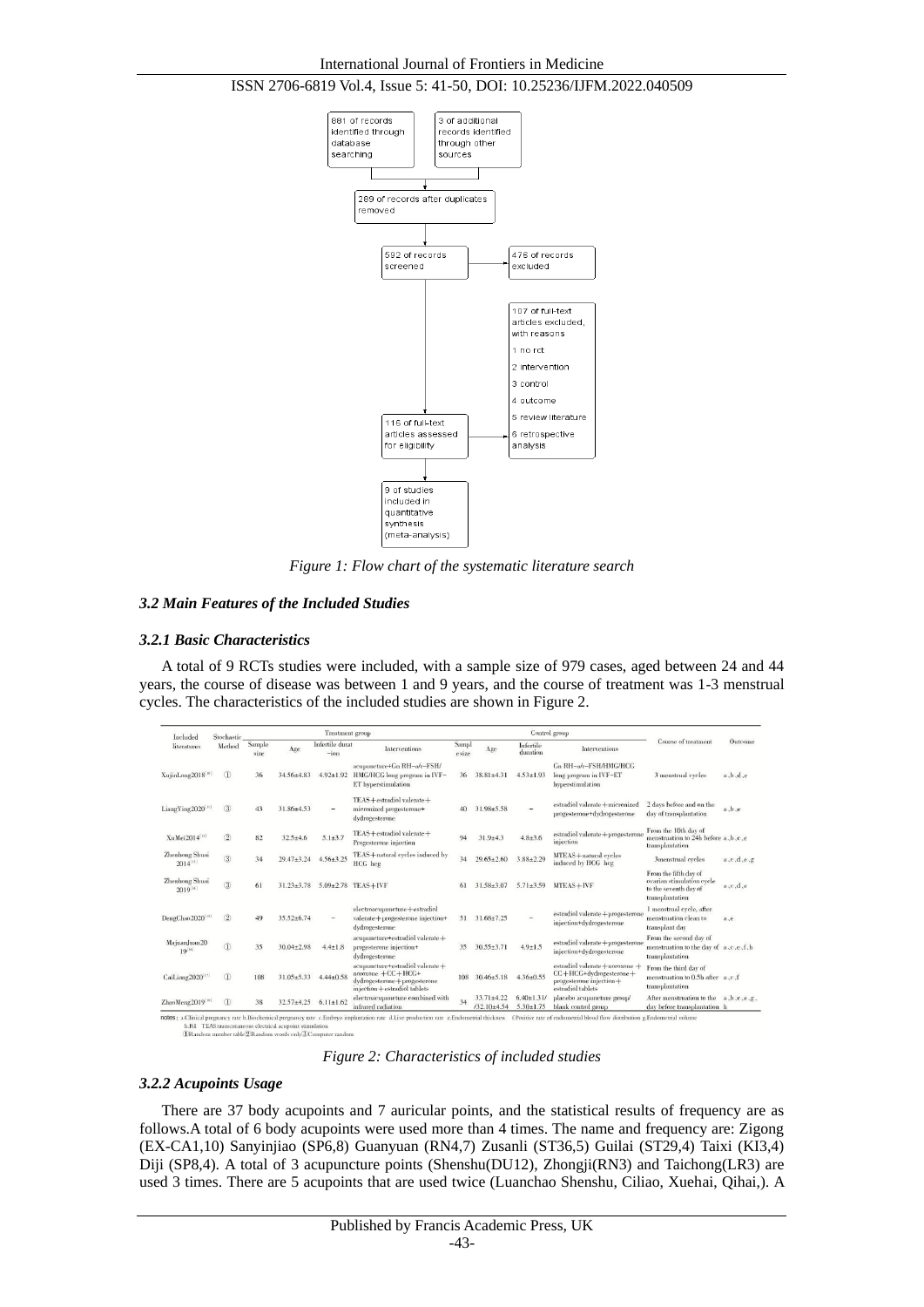total of 20 acupoints with a frequency of 1 use (Neiguan, Pishu, Zhongwan, Xinshu, Yanglingquan, Fuliu, Tianshu, Hegu, Baliao, Baihui, Gongsun, Neiguan, Rangu, Hou Xi, Zhiyang, Geshu, Lieque, Zhaohai).One study [10] used auricular points: Neifenmi, Neishengzhiqi, Shenmen, Naogan, Shen, Pizhixia, and Jiaogan.

## *3.3 Quality Assessment*

Nine papers [10] - [18] included all applied randomization. Among them, 4 literatures [10,16,17,18] were rated as "low risk" by random number table method, 3 literatures [11,13,14] were rated as "low risk" by computer random method, and 2 literatures [12,15] mentioned the word "random" but did not specify the random method as "unclear"; Nine papers did not mention the hidden distribution results, so they were rated as "unclear"; One paper[14]adopted a single blind method , and one paper [13] adopted the double-blind method and was therefore rated as "low risk", and the remaining articles did not involve blind method; One article [15] mentioned that the dropped subjects were rated as "high risk", and the others were not mentioned, so they were rated as "low risk"; The results of 9 papers were consistent with the preset outcome indicators, so the selective results were rated as "low risk"; Nine articles could not find other sources of bias, so they were rated as ' unclear ', as shown in Figure 3.



*Figure 3: Risk assessment diagram of included literatures*

# *3.4 Meta-Analysis Results*

## *3.4.1 Clinical Pregnancy Rate*

Six studies [10,11,12,15,16,17] reported the effects of acupoint stimulation and western medicine on the clinical pregnancy rate, and the acupoint stimulation group was superior to the western medicine group in improving the clinical pregnancy rate of patients (RR=1.73;95% CI: 1.38 2.16; $Z = 4.81;P <$  $0.00001;I \cong 0\%$ ).Three studies [13,14,18] reported the effect of acupoint stimulation and comfort acupoint stimulation on clinical pregnancy rate, and the acupoint stimulation group was superior to the comfort acupoint stimulation group in improving the clinical pregnancy rate of patients (RR=2.07;95% CI: 1.34 3.18; $Z = 3.30$ ,  $P = 0.001$ ; $I \le 0\%$ ). One study [18] reported the effect of acupoint stimulation and blank group on the clinical pregnancy rate, and the acupoint stimulation group showed no difference in improving the clinical pregnancy rate of patients compared with the untreated group (RR=2.21;95% CI: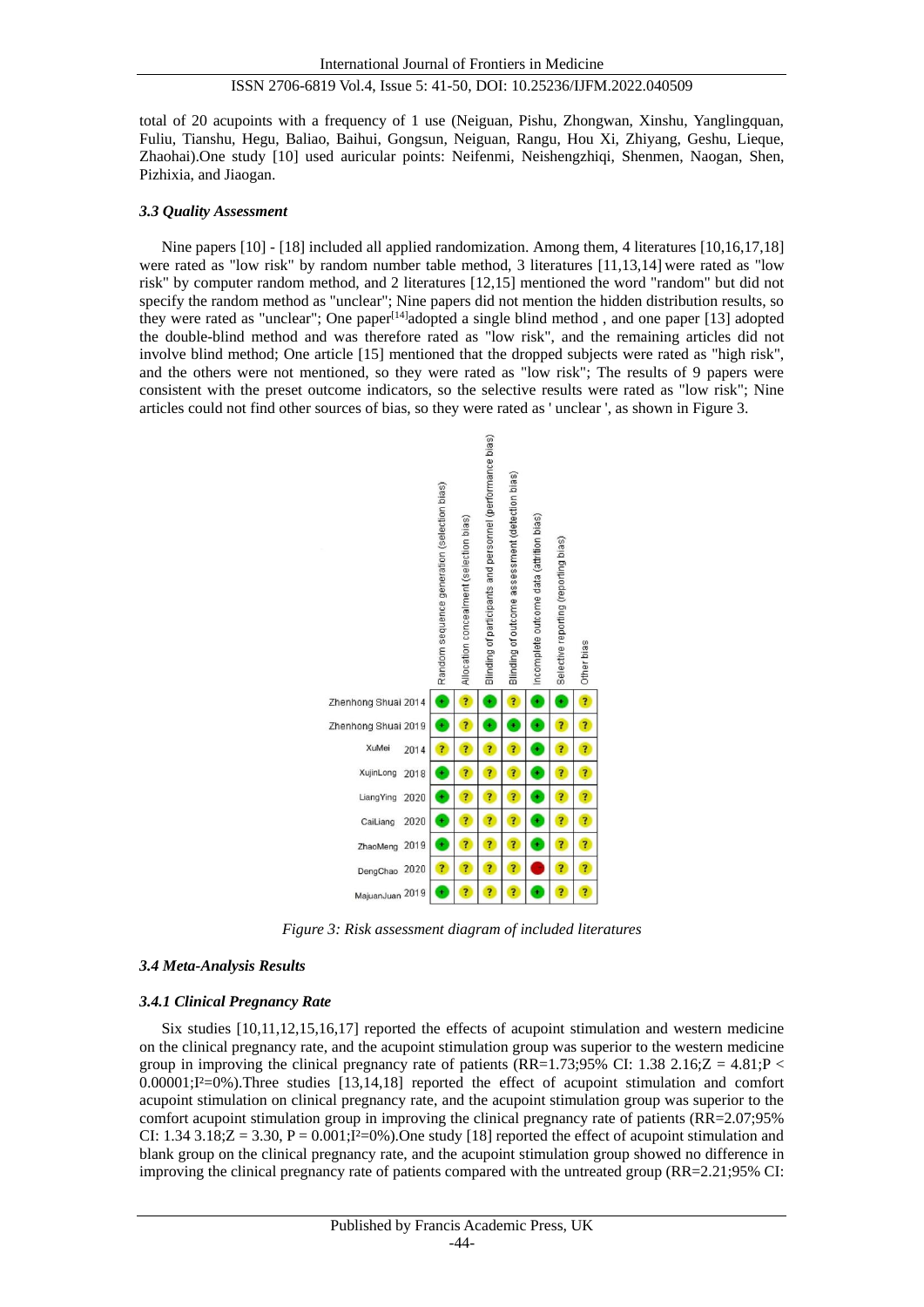



*Figure 4: MEAT analysis of clinical pregnancy rate*

## *3.4.2 Endometrial Thickness*

Five studies [10,11,12,15,16] reported the effect of acupoint stimulation and western medicine on endometrial thickness, and acupoint stimulation was superior to western medicine in increasing endometrial thickness of patients (MD=0.77;95% CI: 0.13 1.40; $Z = 2.37; P = 0.02; I = 90%$ , using random effects model; Fig. 5).Three studies[13,14,18] reported the influence of acupoint stimulation and comfort acupoint stimulation on the thickness of the endometrium. The acupoint stimulation group was better than the comfort acupoint stimulation group in increasing the patient's endometrial thickness. The heterogeneity is large  $(I^2=74\%)$ , after excluding one study [13] (MD=1.65; 95% CI: 1.23–2.07; Z=7.68; P<0.00001; I  $\geq 0\%$  , Using a random effects model; Fig. 5). One study [18] reported the effect of acupoint stimulation and blank group on endometrial thickness, and acupoint stimulation was superior to untreated group in increasing endometrial thickness (MD=2.08;95% CI: 1.42 2.74; $Z =$  $6.19; P < 0.00001; Fig. 5$ ).



*Figure 5: MEAT analysis of Endometrial Thickness*

# *3.4.3 Embryo Implantation Rate*

Three studies[12,16,17] reported the effects of acupoint stimulation and western medicine on the embryo implantation rate. The acupoint stimulation group was better than the western medicine group in improving the embryo implantation rate of patients (RR=1.73; 95% CI: 1.27–2.34; Z=3.53; P=0.0004; I $\approx$ 0%; Fig. 6). Three studies[13,14,18] reported the effects of acupoint stimulation and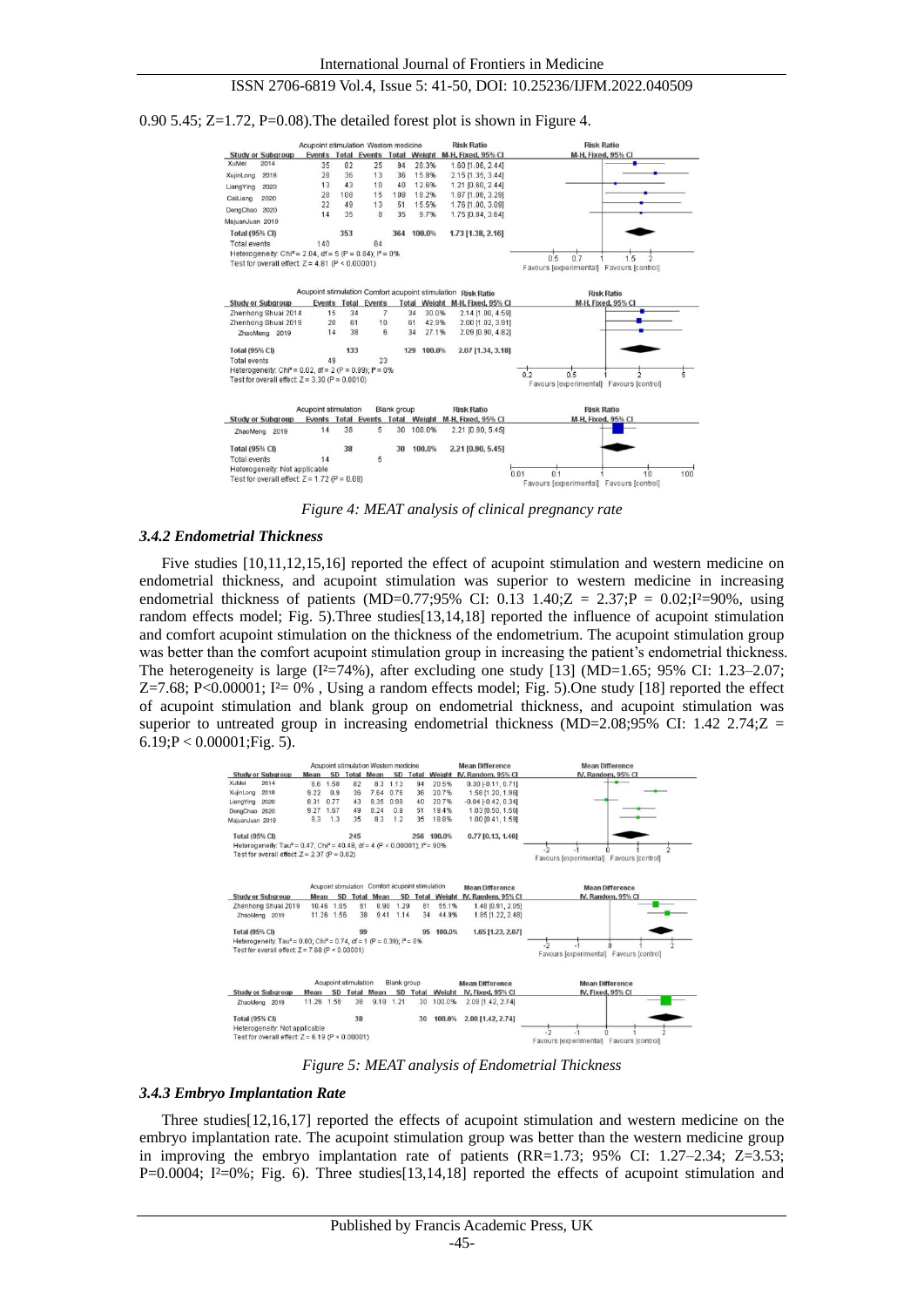comfort acupoint stimulation on the embryo implantation rate. The acupoint stimulation group was better than the comfort acupoint stimulation group in improving the embryo implantation rate of patients (RR=2.04; 95% CI: 1.41–2.96; Z=3.76; P=0.0002; I $\approx 0$ %; Fig. 6). One study [18] reported the effect of acupoint stimulation and blank group on embryo implantation rate,The acupoint stimulation group was better than the untreated group in improving the embryo implantation rate of patients (RR=2.37; 95% CI: 1.07–5.22; Z=2.14; P=0.03;Fig. 6).



*Figure 6: MEAT analysis of Embryo Implantation Rate*

#### *3.4.4 Biochemical Pregnancy Rate*

Three studies [10,11,12] reported the effects of acupoint stimulation and western medicine on biochemical pregnancy rate, and there was no difference between the acupoint stimulation group and the western medicine group in reducing patients' biochemical pregnancy rate (RR=1.22;95% CI: 0.90  $1.66$ : $Z = 1.31$ ; $P = 0.19$ ; $I = 33$ %;Fig. 7). One study [18] reported the effect of acupoint stimulation and comfort acupoint stimulation on biochemical pregnancy rate, and the acupoint stimulation group showed no difference in reducing patients' biochemical pregnancy rate compared with the comfort acupoint stimulation group (RR=1.70;95% CI: 0.92 3.13;Z = 1.70;P = 0.09;Fig. 7).One study [18] reported the effect of acupoint stimulation and blank group on biochemical pregnancy rate, and the acupoint stimulation group showed no difference in reducing the biochemical pregnancy rate of patients compared with the untreated group (RR=1.67;95% CI: 0.89 3.14; $Z = 1.58; P = 0.11; Fig. 7$ ).



*Figure 7: MEAT analysis of Biochemical Pregnancy Rate*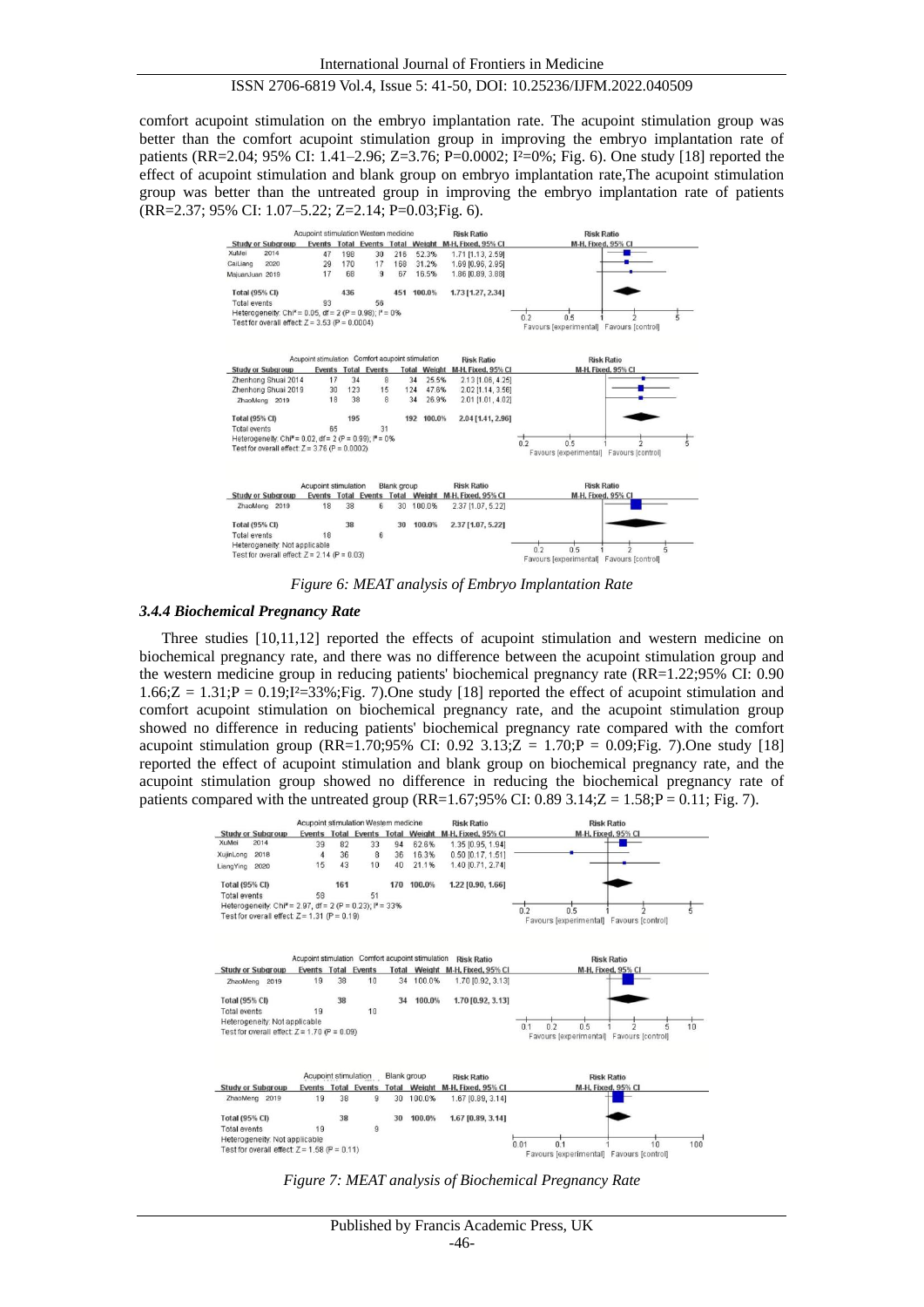#### *3.4.5 Endometrial Volume*

|                                                                                                                                                    |           |           | Acupoint stimulation Comfort acupoint stimulation |            |      |    | <b>Mean Difference</b> | <b>Mean Difference</b>          |                                          |  |                    |  |
|----------------------------------------------------------------------------------------------------------------------------------------------------|-----------|-----------|---------------------------------------------------|------------|------|----|------------------------|---------------------------------|------------------------------------------|--|--------------------|--|
| <b>Study or Subgroup</b>                                                                                                                           | Mean      | SD.       |                                                   | Total Mean | SD.  |    |                        | Total Weight IV, Random, 95% CI |                                          |  | IV, Random, 95% CI |  |
| Zhenhong Shuai 2014                                                                                                                                |           | 3.44 0.84 | 34                                                | 3.15       | 0.77 | 34 | 51.6%                  | $0.29$ $F0.09$ , $0.671$        |                                          |  |                    |  |
| ZhaoMeng 2019                                                                                                                                      | 5.14 1.31 |           |                                                   | 38 3.77    | 1.03 | 34 | 48.4%                  | 1.37 [0.83, 1.91]               |                                          |  |                    |  |
| <b>Total (95% CI)</b>                                                                                                                              |           |           | 72                                                |            |      |    | 68 100.0%              | $0.81$ [ $-0.25$ , 1.87]        |                                          |  |                    |  |
| Heterogeneity: Tau <sup>2</sup> = 0.53; Chi <sup>2</sup> = 10.18, df = 1 (P = 0.001); $P = 90\%$<br>Test for overall effect: $Z = 1.51$ (P = 0.13) |           |           |                                                   |            |      |    |                        |                                 | Favours [experimental] Favours [control] |  |                    |  |

#### *Figure 8: MEAT analysis of Endometrial Volume*

Two studies [13,18] reported the effects of acupoint stimulation and western medicine on endometrial volume, and there was no difference in increasing endometrial volume between acupoint stimulation group and western medicine group (MD=0.81;95% CI: 0.25 1.87; $Z = 7.22$ ; $P =$ 0.13; Parenchymal heterogeneity I  $\text{\textless}=90\%$ , using random effects model; Fig. 8).

#### *3.4.6 RI*

One study [16] reported the effects of acupoint stimulation and western medicine on RI. There was no difference between the acupoint stimulation group and the western medicine group in improving the RI of patients (MD = -0.10; 95% CI: -0.38–0.18;  $Z = 0.69$ ; P =0.49). One study [18] reported the effects of acupoint stimulation and comfort acupoint stimulation on RI. The acupoint stimulation group was better than the comfort acupoint stimulation group in improving patients' RI (MD = -0.18; 95% CI:  $-0.23-0.13$ ;  $Z = 0.69$ ; P<0.00001). One study [18] reported the effect of acupoint stimulation and blank group on RI. The acupoint stimulation group was better than the comfort acupoint stimulation group in improving the RI of patients (MD = -0.18; 95% CI: -0.23–-0.13; Z = 7.63; P<0.00001). The detailed forest plot is shown in Figure 9.



#### *Figure 9: MEAT analysis of RI*

#### *2.4.7 Sensitivity Analysis*

Sensitivity analysis was conducted for endometrial thickness, and the references included in the Meta analysis were excluded one by one, and the MD, 95%CI, effect size and P value of the remaining references were calculated.The results showed that the acupoint stimulation group and the western medicine group had little influence on the final results after removing each literature, and the sensitivity analysis results showed that the Meta analysis results were stable and reliable.The heterogeneity of acupoint stimulation and comfort acupoint stimulation groups decreased significantly after one study was excluded [13]. The sensitivity analysis of endometrial thickness was shown in Table1 and Table 2.

| Excluded research | MD   | 95% CI        |        | T 2 |
|-------------------|------|---------------|--------|-----|
| nothing           | 0.77 | 0.13,1.40     | 0.02   | 90% |
| XuMei2014         | 0.89 | 0.10, 1.67    | 0.03   | 91% |
| XujinLong2018     | 0.54 | 0.02, 1.06    | 0.04   | 80% |
| LiangYing2020     | 0.98 | 0.38,1.58     | 0.0002 | 85% |
| DengChao2020      | 0.71 | $-0.07, 1.48$ | 0.07   | 92% |
| MajuanJuan2019    | 0.71 | $-0.05.1.48$  | 0.07   | 92% |

*Table 1: Acupoint stimulation VS western medicine*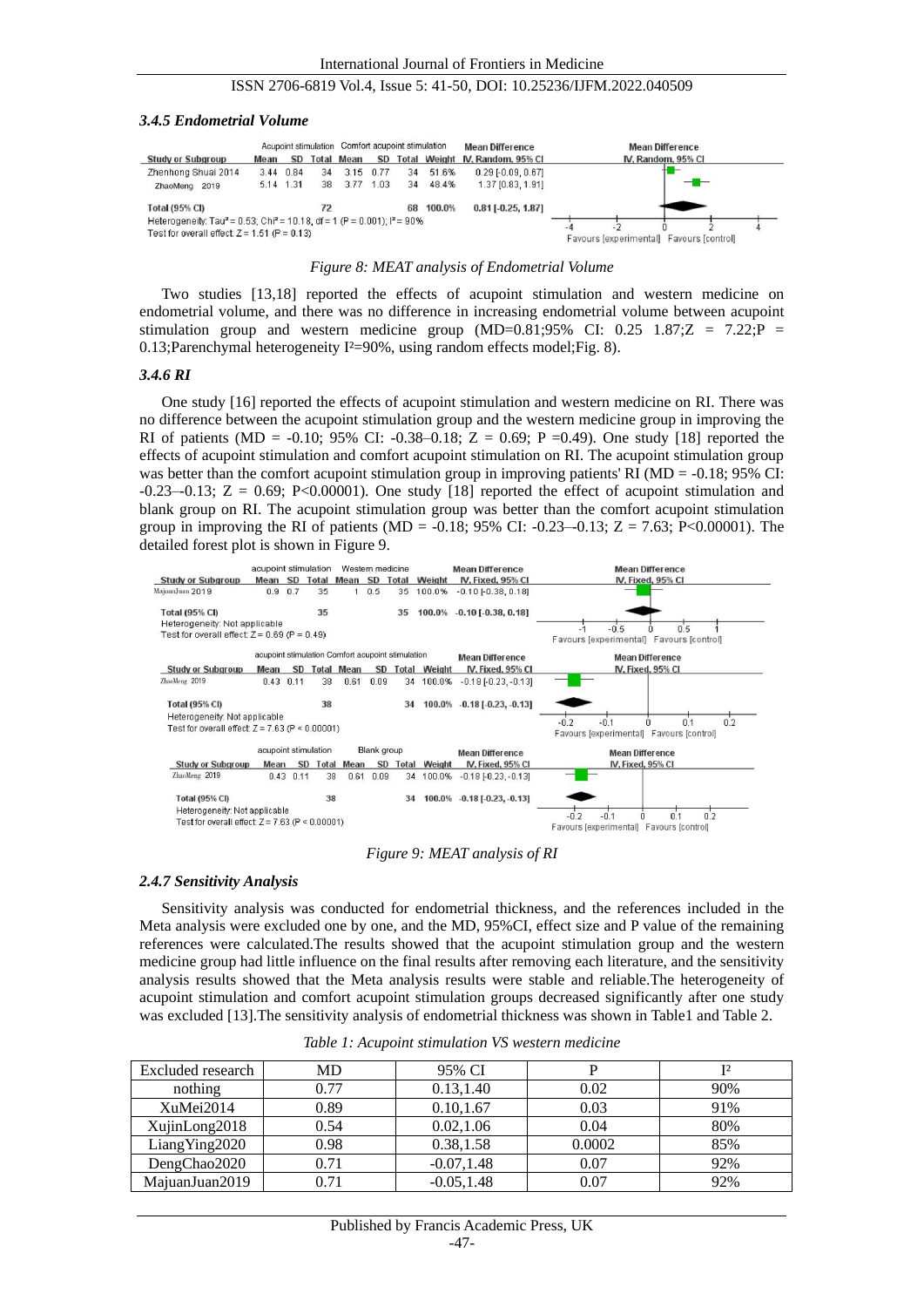International Journal of Frontiers in Medicine

# ISSN 2706-6819 Vol.4, Issue 5: 41-50, DOI: 10.25236/IJFM.2022.040509

| Excluded research  | MD<br>95% CI |               |          | r 2 |
|--------------------|--------------|---------------|----------|-----|
| nothing            | $-21$        | 0.59.2.03     | 0.0004   | 74% |
| Zhenhong Shuai2014 | .65          | .23.2.07      | <0.00001 | 0%  |
| Zhenhong Shuai2019 | .20          | $-0.11, 2.50$ | 0.07     | 87% |
| ZhaoMeng2019       | .03          | 0.09.1.97     | 0.03     | 76% |

|  | Table 2: Acupoint stimulation VS comfort acupoint stimulation |
|--|---------------------------------------------------------------|
|  |                                                               |

# **3. Discussion**

A total of 9 studies were included in this study, involving 979 patients. To evaluated the clinical efficacy of acupoint stimulation compared with western medicine intervention, comfort acupoint stimulation group and non-treatment group ,in terms of clinical pregnancy rate, embryo implantation rate, biochemical pregnancy rate, endometrial thickness, endometrial volume, and RI .The results showed that acupoint stimulation was superior to the western medicine treatment group in improving the clinical pregnancy rate, embryo implantation rate, and endometrial thickness. In improving endometrial thickness, embryo implantation rate, endometrial thickness and RI it was better than the comfort acupoint stimulation group, and it was better than the blank group in improving endometrial thickness, embryo implantation rate, and RI. Therefore, acupoint stimulation has a positive effect on increasing the pregnancy rate of RIF patients.

Traditional Chinese medicine does not have a definition of "repeated implantation failure", but according to its clinical symptoms, it can be classified as "infertility". In TCM, the kidney is the foundation of reproduction and the backbone of the five zang organs. The yin and yang of the five internal organs are all based on the kidney yin and yang. The yin and yang in the kidney are abundant, which is the foundation of women's gestation [19]. Chongmai can regulate the qi and blood of the twelve meridians, and is closely related to reproductive function. Ren mai is the sea of meridians and it is the foundation of the foundation of pregnancy. Unobstructed Renmai and plentiful Chongmai is a necessary condition to fetation. Congenital deficiency of kidney qi or acquired kidney qi is impaired, resulting in the inability of the Jingqi to transform blood, the deficiency of Chong and Ren, the dystrophy of the uterus, and it is difficult to get pregnant. In addition, spleen is the root of nurture .The production and transportation of qi and blood are all rely on the spleen. And the spleen can nourish the kidneys. If the spleen is weakness, it can cause the insufficient of nutrients, qi and blood .They can't nourish the kidney, chongmai, renmai, uterus, and uterine collateral. It can also lead to infertility. In addition, conception also requires the right time. In TCM, yinyunzhishi is the best time for the uterus to receive an embryo. At this time, yin and yang meet and merge, they can produce everything. If yin and yang are all filled in uterus, it will have a strongest ability to accept embryos .A famous ancient Chinese physician Fu Qingzhu believes that "If the jing is full, the uterus is easy to absorb sperm, and if the blood is enough, the uterus is easy to contain things." If the spleen-kidney deficiency, it can lead to insufficiency of jing and blood then the uterus' acceptability of the embryo will also be reduced, which is not conducive to conception.

According to the statistical results of this study, commonly used acupoints are the Zigong (10) Sanyinjiao (8) Guanyuan (7) Zusanli (5) Guilai (4) Taixi (4) Diji (4), and the Zigong is an extra point. It can regulates the qi and [elevating](file:///C:/Users/kkg~/AppData/Local/youdao/dict/Application/8.9.9.0/resultui/html/index.html#/javascript:;) [the](file:///C:/Users/kkg~/AppData/Local/youdao/dict/Application/8.9.9.0/resultui/html/index.html#/javascript:;) [spleen-qi;](file:///C:/Users/kkg~/AppData/Local/youdao/dict/Application/8.9.9.0/resultui/html/index.html#/javascript:;) Sanyinjiao is the junction point of the spleen meridian, kidney meridian, and liver meridian, which can nourish the liver and kidney, and regulate and harmonize qi and blood; Guanyuan is the meeting of the three yinjing and the Renmai, and is also a "women's blood storage " .It can replenish qi and blood, and strengthen the kidney; Zusanli is the foot-yangming stomach meridian's he-sea point, which can adjust the spleen and stomach, and replenish qi and blood;Taixi is the Yuan-Source acupoint of the kidney meridian, which can tonify the kidney and nourish Yin, tonify the Ren and replenish the blood; Diji is the Xi-Acupoint of the spleen meridian of Foot-Taiyin ,which is the main transport and transformation place of the spleen earth. It is the place where the meridian qi is deeply collected, and it has a strong power to help spleen and Qi's movement. The coordination of the above acupoints can treat the spleen and kidney at the same time, regulate qi and blood, build connections between meridians, improve the uterine environment, and facilitate the implantation of blastocysts. In addition, modern studies have found that acupuncture can locally increase uterine artery blood flow through the central sympathetic nerve inhibitory effect [20], reduce the resistance of uterine artery blood flow [21], and change the release of signal molecules such as chemokines, integrins and growth factors. To adjust the receptivity of the endometrium to facilitate implantation [22,23], which may be the reason why acupoint stimulation improves the clinical pregnancy rate of RIF patients.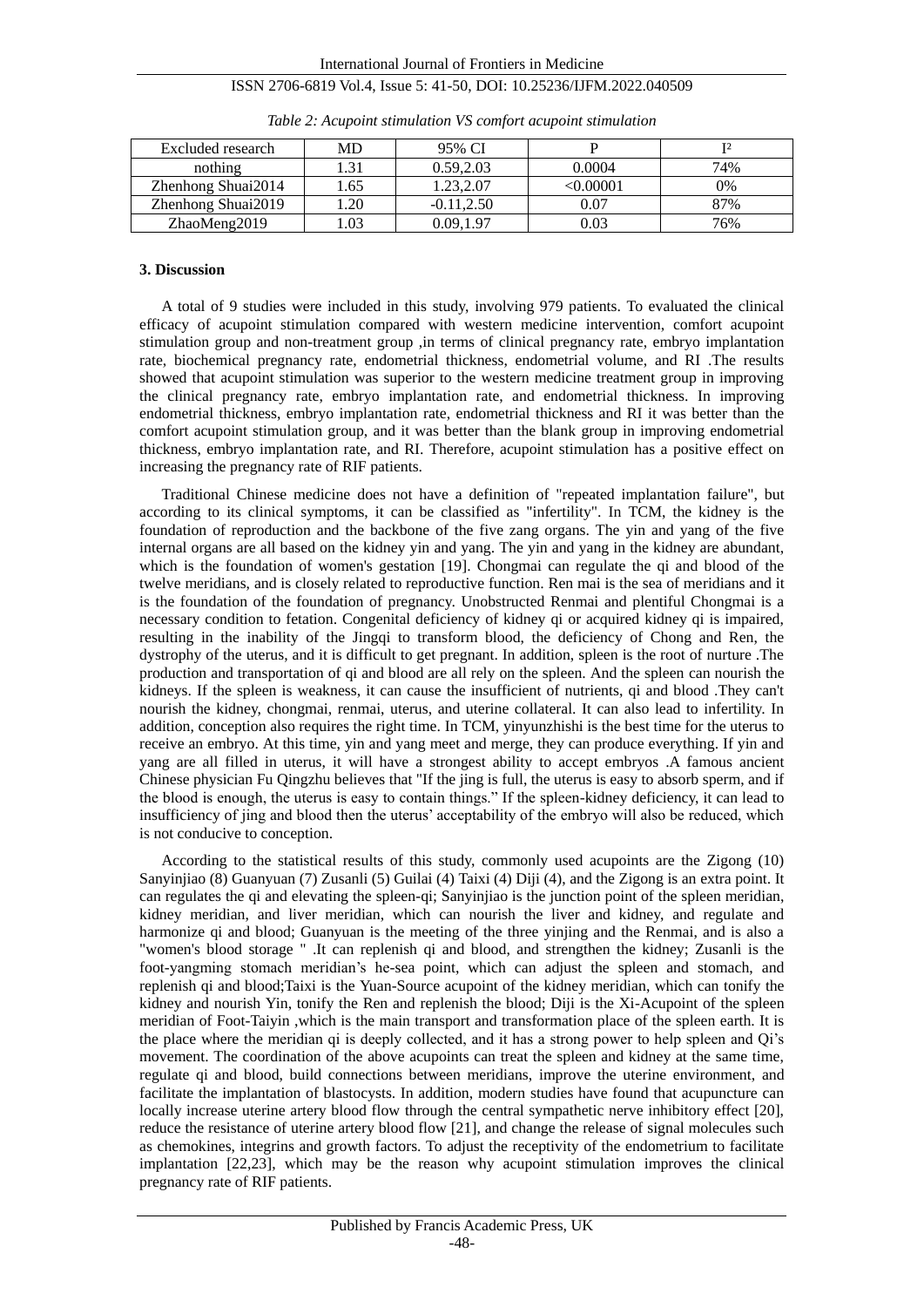Limitations of this study: Embryonic factors account for 1/3 of the reasons for implantation failure, and suboptimal endometrial receptivity accounts for the remaining 2/3 [24]. In the absence of the gold standard diagnostic test for endometrial receptivity, we consider clinical pregnancy as an alternative outcome to confirm good endometrial receptivity. However, the loss of clinical pregnancy may be the result of embryo quality (aneuploidy or poor implantation potential) or other factors (for example, abnormal endometrial microbiota, uterine structural defects, or maternal immune factors), and may not truly reflect the uterus Intimal receptivity. This may reduce the accuracy of some outcome indicators included in this study, and the study lacks sufficient details related to the known sources of heterogeneity (embryo transfer stage, embryo quality, number of embryos transferred).In addition, the methods of acupoint stimulation, selection of acupoints, course of treatment, treatment timing, amount of stimulation included in the study are not same, and there are also differences in the prescription of acupoint selection among the studies.

There is no significant statistical difference between acupoint stimulation and comfort acupuncture in improving endometrial volume and biochemical pregnancy rate, which may be related to the inappropriate setting of comfort acupuncture point stimulation. A study [18] chose comfort acupuncture as the control group, while Lund I et al. [25] found that micro-acupuncture and placebo plus fake needle contact with the skin both can cause the activity of skin afferent nerves, which has a significant impact on the corresponding functional areas of the brain, resulting in a "edge contact response."

Acupoint stimulation and comfort acupoint stimulation in improving the endometrial volume and biochemical pregnancy rate has no significant statistical difference, may be associated with comfort acupoint stimulation Settings is inappropriate, a study [18] choose comfort acupuncture as a control group, and [25] such as LundI found traces of acupuncture and placebo plus fake needle contact with skin can cause skin afferent nerve activity, This activity has a significant impact on the corresponding brain regions, resulting in the "marginal contact response. "Mao Wenchao et al. [26] systematically differentiated the effects of acupuncture and sham acupuncture, and believed that the difference between the non-specific effects of treatment acupuncture and sham acupuncture could be reduced to the greatest extent through blind method, random method and other means. Therefore, in the future, more large sample, multi-center and RCTs with appropriate and rigorous acupoint stimulation control methods are needed to provide reliable evidence-based medicine evidence for further studies.

# **References**

*[1] Qiao, J. Assisted reproductive technology: translational medicine from basic to clinical. [in Chinese].Journal of Peking University(Health Sciences) 2013,45(06):835-837.*

*[2] Dyer S, Chambers GM, de Mouzon J, et al. International Committee for Monitoring Assisted Reproductive Technologies world report: Assisted Reproductive Technology 2008, 2009 and 2010. 2016, 31(7):1588–609.*

*[3] Coughlan C, Ledger W, Wang Q, et al. Recurrent implantation failure: definition and man -agement. Reprod Biomed Online 2014; 28: 14–38.*

*[4] Simon A, Laufer N. Repeated implantation failure: clinical approach. Fertil Steril. 2012 May;97(5):1039-43. doi: 10.1016/j.fertnstert.2012.03.010. Epub 2012 Mar 30. PMID: 22464086.*

*[5] Carr D. Somatosensory stimulation and assisted reproduction. Acupunct Med 2015; 33: 2–6.* 

*[6] Jo J and Lee YJ. Effectiveness of acupuncture in women with poly-cystic ovarian syndrome undergoing in vitro fertilisation or intracy-toplasmic sperm injection: a systematic review and meta-analysis. Acupunct Med 2017; 35: 162–170.*

*[7] Ng EH, So WS, Gao J, et al. The role of acupuncture in the management of subfertility. Fertil Steril 2008; 90: 1–13.*

*[8] White A. A cumulative review of the range and incidence of significant adverse events associated with acupuncture. Acupunct Med 2004; 22: 122–133.*

*[9] Shuai Z, Lian F, Li P , et al. Effect of transcutaneous electrical acupuncture point stimulation on endometrial receptivity in women undergoing frozen-thawed embryo transfer: a single-blind prospective randomised controlled trial. Acupunct Med 2015; 33: 9–15.*

*[10] Xu, JL. Clinical study on pregnancy outcome treat with stage by stage acupuncture and moxibustion therapy baesd on Chong Channel Being Sea of Blood Theory in Repeated IVF-ET Failure Patients [in Chinese].Yunnan University of Traditional Chinese Medicine,2018.*

*[11] Liang Y,Li JJ,Liu M,He FE,Zhang JM,Peng DM. Improvement of Pregnancy Outcome in Patients with Frozen-thawed Embryo Repeated Transplantation Failure by Traditional Chinese Medicine Combined with Transcutaneous Acupoint Electrical Stimulation [in Chinese].Journal of Practical Obstetrics and Gynecology 2020,36(07):550-552.*